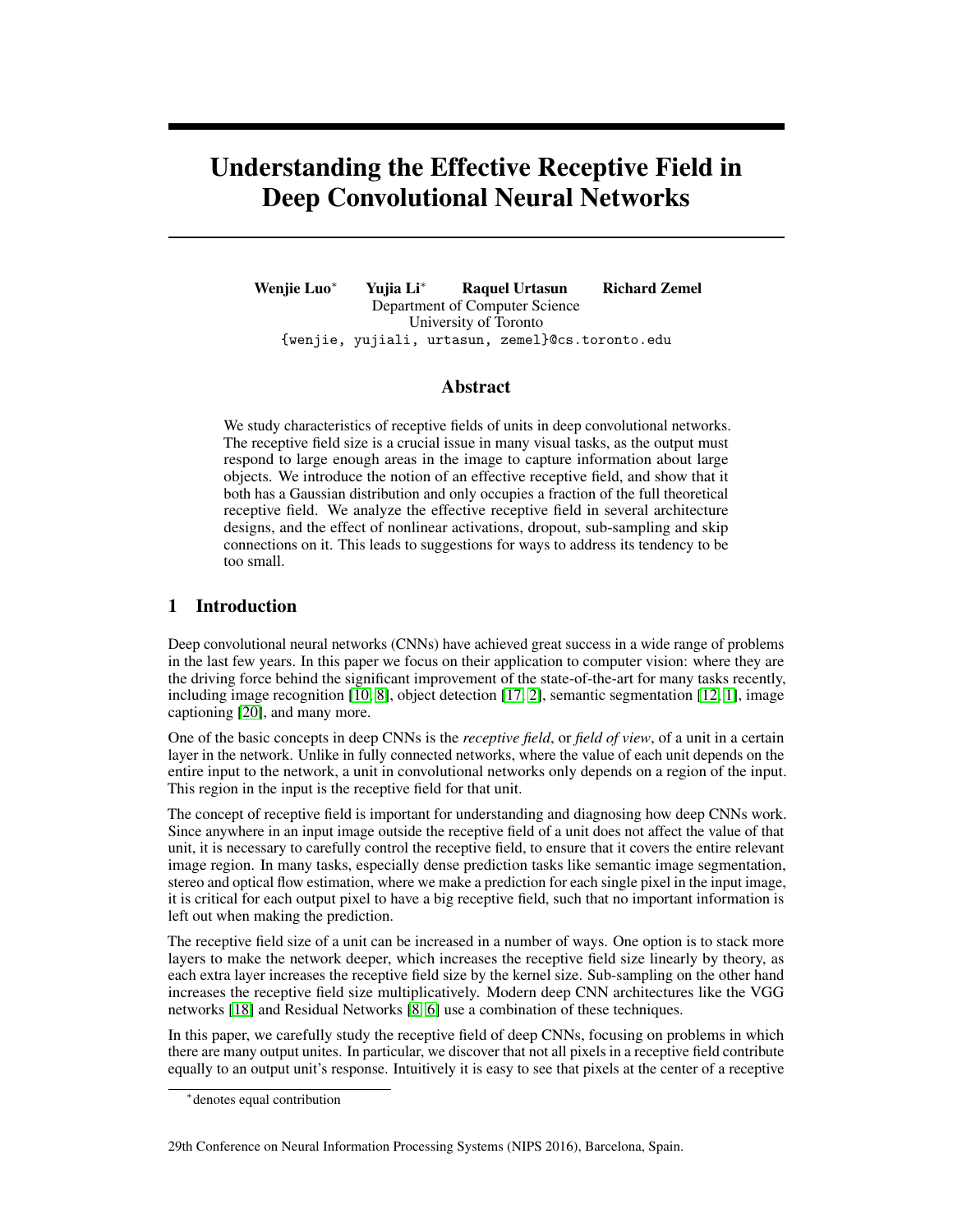field have a much larger impact on an output. In the forward pass, central pixels can propagate information to the output through many different paths, while the pixels in the outer area of the receptive field have very few paths to propagate its impact. In the backward pass, gradients from an output unit are propagated across all the paths, and therefore the central pixels have a much larger magnitude for the gradient from that output.

This observation leads us to study further the distribution of impact within a receptive field on the output. Surprisingly, we can prove that in many cases the distribution of impact in a receptive field distributes as a Gaussian. Note that in earlier work [\[20\]](#page-8-6) this Gaussian assumption about a receptive field is used without justification. This result further leads to some intriguing findings, in particular that the effective area in the receptive field, which we call the *effective receptive field*, only occupies a fraction of the *theoretical receptive field*, since Gaussian distributions generally decay quickly from the center.

The theory we develop for effective receptive field also correlates well with some empirical observations. One such empirical observation is that the currently commonly used random initializations lead some deep CNNs to start with a small effective receptive field, which then grows during training. This potentially indicates a bad initialization bias.

Below we present the theory in Section [2](#page-1-0) and some empirical observations in Section [3,](#page-4-0) which aim at understanding the effective receptive field for deep CNNs. We discuss a few potential ways to increase the effective receptive field size in Section [4.](#page-6-0)

# <span id="page-1-0"></span>2 Properties of Effective Receptive Fields

We want to mathematically characterize how much each input pixel in a receptive field can impact the output of a unit  $n$  layers up the network, and study how the impact distributes within the receptive field of that output unit. To simplify notation we consider only a single channel on each layer, but similar results can be easily derived for convolutional layers with more input and output channels.

Assume the pixels on each layer are indexed by  $(i, j)$ , with their center at  $(0, 0)$ . Denote the  $(i, j)$ th pixel on the *p*th layer as  $x_{i,j}^p$ , with  $x_{i,j}^0$  as the input to the network, and  $y_{i,j} = x_{i,j}^n$  as the output on the *n*th layer. We want to measure how much each  $x_{i,j}^0$  contributes to  $y_{0,0}$ . We define the *effective receptive field* (ERF) of this central output unit as region containing any input pixel with a non-negligible impact on that unit.

The measure of impact we use in this paper is the partial derivative  $\partial y_{0,0}/\partial x_{i,j}^0$ . It measures how much  $y_{0,0}$  changes as  $x_{i,j}^0$  changes by a small amount; it is therefore a natural measure of the importance of  $x_{i,j}^0$  with respect to  $y_{0,0}$ . However, this measure depends not only on the weights of the network, but are in most cases also input-dependent, so most of our results will be presented in terms of expectations over input distribution.

The partial derivative  $\partial y_{0,0}/\partial x_{i,j}^0$  can be computed with back-propagation. In the standard setting, back-propagation propagates the error gradient with respect to a certain loss function. Assuming we have an arbitrary loss *l*, by the chain rule we have  $\frac{\partial l}{\partial x_{i,j}^0} = \sum_{i',j'} \frac{\partial l}{\partial y_{i',j'}}$  $\frac{\partial y_{i',j'}}{\partial x_{i,j}^0}$ .

Then to get the quantity  $\partial y_{0,0}/\partial x_{i,j}^0$ , we can set the error gradient  $\partial l/\partial y_{0,0} = 1$  and  $\partial l/\partial y_{i,j} = 0$ for all  $i \neq 0$  and  $j \neq 0$ , then propagate this gradient from there back down the network. The resulting  $\partial l/\partial x_{i,j}^0$  equals the desired  $\partial y_{0,0}/\partial x_{i,j}^0$ . Here we use the back-propagation process without an explicit loss function, and the process can be easily implemented with standard neural network tools.

In the following we first consider linear networks, where this derivative does not depend on the input and is purely a function of the network weights and  $(i, j)$ , which clearly shows how the impact of the pixels in the receptive field distributes. Then we move forward to consider more modern architecture designs and discuss the effect of nonlinear activations, dropout, sub-sampling, dilation convolution and skip connections on the ERF.

# <span id="page-1-1"></span>2.1 The simplest case: a stack of convolutional layers of weights all equal to one

Consider the case of n convolutional layers using  $k \times k$  kernels with stride one, one single channel on each layer and no nonlinearity, stacked into a deep linear CNN. In this analysis we ignore the biases on all layers. We begin by analyzing convolution kernels with weights all equal to one.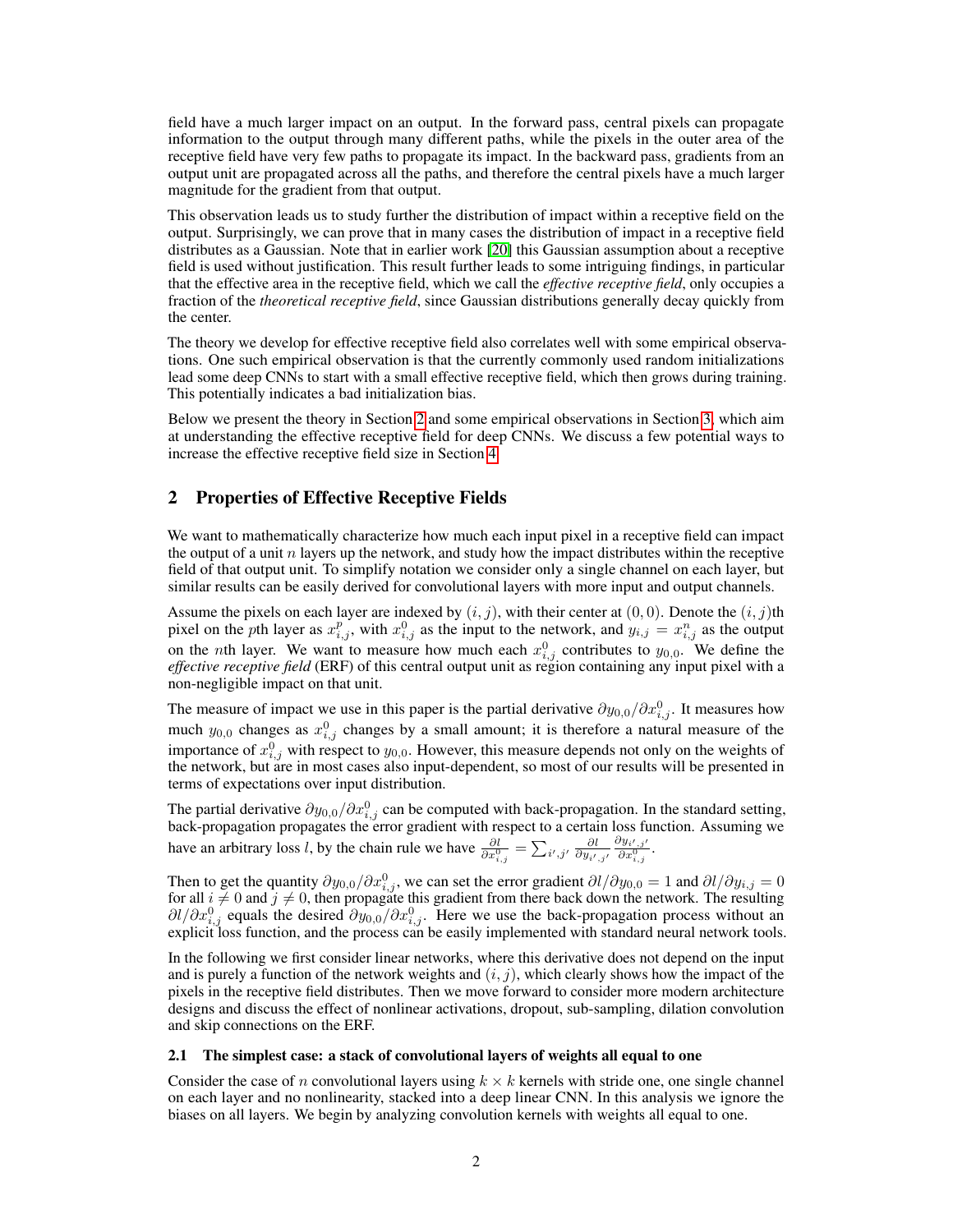Denote  $g(i, j, p) = \partial l / \partial x_{i,j}^p$  as the gradient on the pth layer, and let  $g(i, j, n) = \partial l / \partial y_{i,j}$ . Then  $g(., 0)$  is the desired gradient image of the input. The back-propagation process effectively convolves  $g(, p)$  with the  $k \times k$  kernel to get  $g(, p-1)$  for each p.

In this special case, the kernel is a  $k \times k$  matrix of 1's, so the 2D convolution can be decomposed into the product of two 1D convolutions. We therefore focus exclusively on the 1D case. We have the initial gradient signal  $u(t)$  and kernel  $v(t)$  formally defined as

$$
u(t) = \delta(t), \quad v(t) = \sum_{m=0}^{k-1} \delta(t - m), \quad \text{where } \delta(t) = \begin{cases} 1, & t = 0 \\ 0, & t \neq 0 \end{cases} \tag{1}
$$

and  $t = 0, 1, -1, 2, -2, ...$  indexes the pixels.

The gradient signal on the input pixels is simply  $o = u * v * \cdots * v$ , convolving u with n such v's. To compute this convolution, we can use the Discrete Time Fourier Transform to convert the signals into the Fourier domain, and obtain

$$
U(\omega) = \sum_{t=-\infty}^{\infty} u(t)e^{-j\omega t} = 1, \quad V(\omega) = \sum_{t=-\infty}^{\infty} v(t)e^{-j\omega t} = \sum_{m=0}^{k-1} e^{-j\omega m}
$$
 (2)

Applying the convolution theorem, we have the Fourier transform of  $\sigma$  is

$$
\mathcal{F}(o) = \mathcal{F}(u * v * \cdots * v)(\omega) = U(\omega) \cdot V(\omega)^n = \left(\sum_{m=0}^{k-1} e^{-j\omega m}\right)^n \tag{3}
$$

Next, we need to apply the inverse Fourier transform to get back  $o(t)$ :

$$
o(t) = \frac{1}{2\pi} \int_{-\pi}^{\pi} \left( \sum_{m=0}^{k-1} e^{-j\omega m} \right)^n e^{j\omega t} d\omega \tag{4}
$$

$$
\frac{1}{2\pi} \int_{-\pi}^{\pi} e^{-j\omega s} e^{j\omega t} d\omega = \begin{cases} 1, & s = t \\ 0, & s \neq t \end{cases}
$$
 (5)

We can see that  $o(t)$  is simply the coefficient of  $e^{-j\omega t}$  in the expansion of  $\left(\sum_{m=0}^{k-1} e^{-j\omega m}\right)^n$ .

**Case**  $k = 2$ : Now let's consider the simplest nontrivial case of  $k = 2$ , where  $\left(\sum_{m=0}^{k-1} e^{-j\omega m}\right)^n =$  $(1 + e^{-j\omega})^n$ . The coefficient for  $e^{-j\omega t}$  is then the standard binomial coefficient  $\binom{n}{t}$ , so  $o(t) = \binom{n}{t}$ . It is quite well known that binomial coefficients distributes with respect to t like a Gaussian as n becomes large (see for example [\[13\]](#page-8-9)), which means the scale of the coefficients decays as a squared exponential as  $t$  deviates from the center. When multiplying two 1D Gaussian together, we get a 2D Gaussian, therefore in this case, the gradient on the input plane is distributed like a 2D Gaussian.

**Case**  $k > 2$ : In this case the coefficients are known as "extended binomial coefficients" or "polynomial coefficients", and they too distribute like Gaussian, see for example [\[3,](#page-8-10) [16\]](#page-8-11). This is included as a special case for the more general case presented later in Section [2.3.](#page-3-0)

#### 2.2 Random weights

Now let's consider the case of random weights. In general, we have

$$
g(i, j, p - 1) = \sum_{a=0}^{k-1} \sum_{b=0}^{k-1} w_{a,b}^p g(i + a, i + b, p)
$$
 (6)

with pixel indices properly shifted for clarity, and  $w_{a,b}^p$  is the convolution weight at  $(a, b)$  in the convolution kernel on layer p. At each layer, the initial weights are independently drawn from a fixed distribution with zero mean and variance  $C$ . We assume that the gradients  $g$  are independent from the weights. This assumption is in general not true if the network contains nonlinearities, but for linear networks these assumptions hold. As  $\mathbb{E}_w[w_{a,b}^p] = 0$ , we can then compute the expectation

$$
\mathbb{E}_{w, input}[g(i, j, p-1)] = \sum_{a=0}^{k-1} \sum_{b=0}^{k-1} \mathbb{E}_{w}[w_{a,b}^{p}]\mathbb{E}_{input}[g(i+a, i+b, p)] = 0, \quad \forall p
$$
 (7)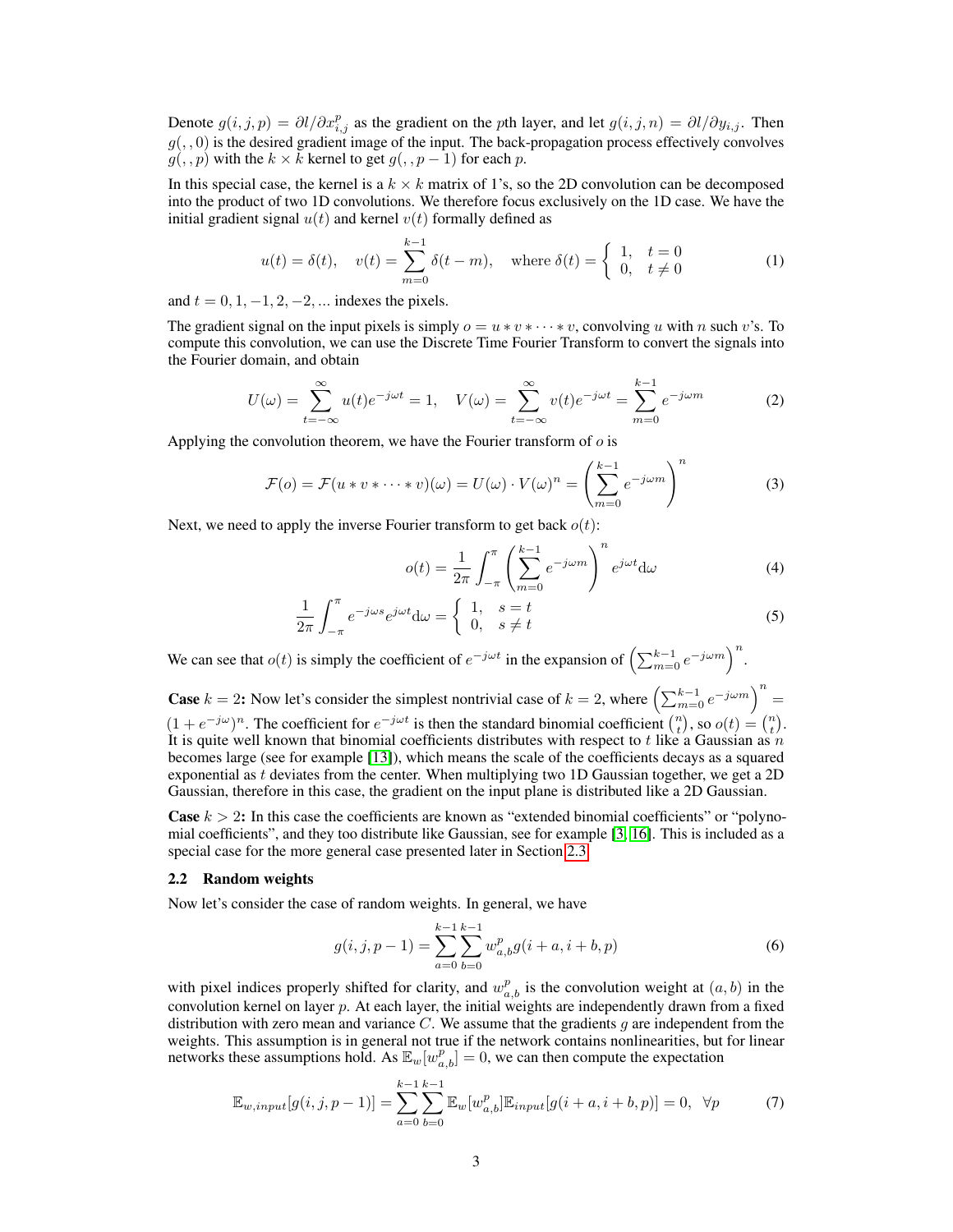Here the expectation is taken over  $w$  distribution as well as the input data distribution. The variance is more interesting, as

$$
\text{Var}[g(i,j,p-1)] = \sum_{a=0}^{k-1} \sum_{b=0}^{k-1} \text{Var}[w_{a,b}^p] \text{Var}[g(i+a,i+b,p)] = C \sum_{a=0}^{k-1} \sum_{b=0}^{k-1} \text{Var}[g(i+a,i+b,p)] \tag{8}
$$

This is equivalent to convolving the gradient variance image  $Var[g(, p)]$  with a  $k \times k$  convolution kernel full of 1's, and then multiplying by C to get  $Var[g(, p-1)]$ .

Based on this we can apply exactly the same analysis as in Section [2.1](#page-1-1) on the gradient variance images. The conclusions carry over easily that  $Var[g(.,., 0)]$  has a Gaussian shape, with only a slight change of having an extra  $C^n$  constant factor multiplier on the variance gradient images, which does not affect the relative distribution within a receptive field.

#### <span id="page-3-0"></span>2.3 Non-uniform kernels

More generally, each pixel in the kernel window can have different weights, or as in the random weight case, they may have different variances. Let's again consider the 1D case,  $u(t) = \delta(t)$  as before, and the kernel signal  $v(t) = \sum_{m=0}^{k-1} w(m) \delta(t - m)$ , where  $w(m)$  is the weight for the mth pixel in the kernel. Without loss of generality, we can assume the weights are normalized, i.e.  $\sum_m w(m) = 1.$ 

Applying the Fourier transform and convolution theorem as before, we get

$$
U(\omega) \cdot V(\omega) \cdots V(\omega) = \left(\sum_{m=0}^{k-1} w(m) e^{-j\omega m}\right)^n \tag{9}
$$

the space domain signal  $o(t)$  is again the coefficient of  $e^{-j\omega t}$  in the expansion; the only difference is that the  $e^{-j\omega m}$  terms are weighted by  $w(m)$ .

These coefficients turn out to be well studied in the combinatorics literature, see for example [\[3\]](#page-8-10) and the references therein for more details. In [\[3\]](#page-8-10), it was shown that if  $w(m)$  are normalized, then  $o(t)$ exactly equals to the probability  $p(S_n = t)$ , where  $S_n = \sum_{i=1}^n X_i$  and  $X_i$ 's are i.i.d. multinomial variables distributed according to  $w(m)$ 's, i.e.  $p(X_i = m) = w(m)$ . Notice the analysis there requires that  $w(m) > 0$ . But we can reduce to variance analysis for the random weight case, where the variances are always nonnegative while the weights can be negative. The analysis for negative  $w(m)$  is more difficult and is left to future work. However empirically we found the implications of the analysis in this section still applies reasonably well to networks with negative weights.

From the central limit theorem point of view, as  $n \to \infty$ , the distribution of  $\sqrt{n}(\frac{1}{n}S_n - \mathbb{E}[X])$ converges to Gaussian  $\mathcal{N}(0, \text{Var}[X])$  in distribution. This means, for a given n large enough,  $\dot{S}_n$  is going to be roughly Gaussian with mean  $n\mathbb{E}[X]$  and variance  $n\text{Var}[X]$ . As  $o(t) = p(S_n = t)$ , this further implies that  $o(t)$  also has a Gaussian shape. When  $w(m)$ 's are normalized, this Gaussian has the following mean and variance:

<span id="page-3-1"></span>
$$
\mathbb{E}[S_n] = n \sum_{m=0}^{k-1} m w(m), \quad \text{Var}[S_n] = n \left( \sum_{m=0}^{k-1} m^2 w(m) - \left( \sum_{m=0}^{k-1} m w(m) \right)^2 \right) \tag{10}
$$

This indicates that  $o(t)$  decays from the center of the receptive field squared exponentially according to the Gaussian distribution. The rate of decay is related to the variance of this Gaussian. If we take one standard deviation as the *effective receptive field (ERF) size* which is roughly the radius of the ERF, then this size is  $\sqrt{\text{Var}[S_n]} = \sqrt{n \text{Var}[X_i]} = O(\sqrt{n}).$ 

On the other hand, as we stack more convolutional layers, the theoretical receptive field grows linearly, therefore relative to the theoretical receptive field, the ERF actually *shrinks* at a rate of  $O(1/\sqrt{n})$ , which we found surprising.

In the simple case of uniform weighting, we can further see that the ERF size grows linearly with kernel size k. As  $w(m) = 1/k$ , we have

$$
\sqrt{\text{Var}[S_n]} = \sqrt{n} \sqrt{\sum_{m=0}^{k-1} \frac{m^2}{k} - \left(\sum_{m=0}^{k-1} \frac{m}{k}\right)^2} = \sqrt{\frac{n(k^2 - 1)}{12}} = O(k\sqrt{n})\tag{11}
$$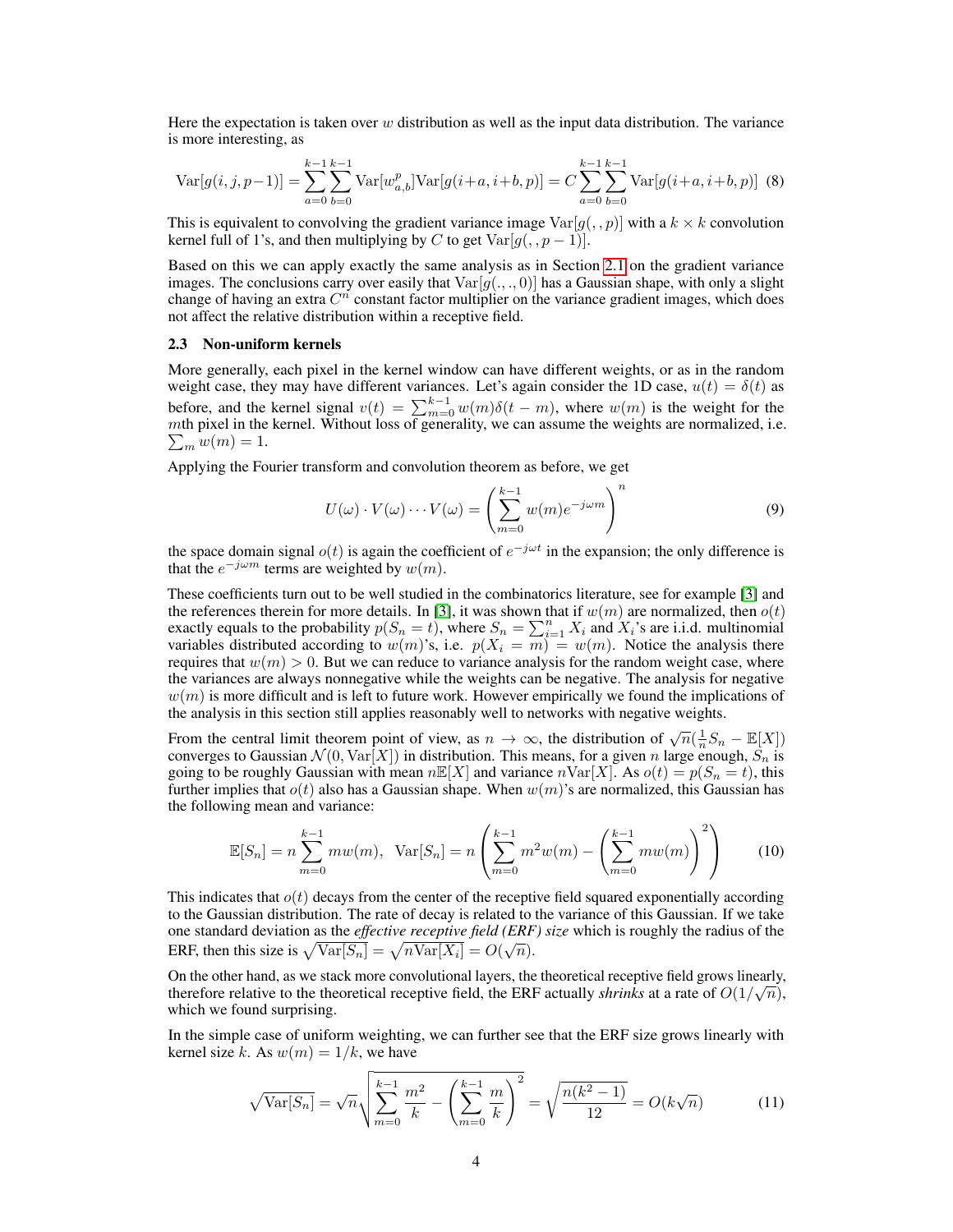Remarks: The result derived in this section, i.e., the distribution of impact within a receptive field in deep CNNs converges to Gaussian, holds under the following conditions: (1) all layers in the CNN use the same set of convolution weights. This is in general not true, however, when we apply the analysis of variance, the weight variance on all layers are usually the same up to a constant factor. (2) The convergence derived is convergence "in distribution", as implied by the central limit theorem. This means that the cumulative probability distribution function converges to that of a Gaussian, but at any single point in space the probability can deviate from the Gaussian. (3) The convergence result states that  $\sqrt{n}(\frac{1}{n}S_n - \mathbb{E}[X]) \rightarrow \mathcal{N}(0, \text{Var}[X])$ , hence  $S_n$  approaches  $\mathcal{N}(n\mathbb{E}[X], n\text{Var}[X])$ , however the convergence of  $S_n$  here is not well defined as  $\mathcal{N}(n\mathbb{E}[X], n\text{Var}[X])$  is not a fixed distribution, but instead it changes with n. Additionally, the distribution of  $S_n$  can deviate from Gaussian on a finite set. But the overall shape of the distribution is still roughly Gaussian.

#### 2.4 Nonlinear activation functions

Nonlinear activation functions are an integral part of every neural network. We use  $\sigma$  to represent an arbitrary nonlinear activation function. During the forward pass, on each layer the pixels are first passed through  $\sigma$  and then convolved with the convolution kernel to compute the next layer. This ordering of operations is a little non-standard but equivalent to the more usual ordering of convolving first and passing through nonlinearity, and it makes the analysis slightly easier. The backward pass in this case becomes

$$
g(i,j,p-1) = \sigma_{i,j}^p \sum_{a=0}^{k-1} \sum_{b=0}^{k-1} w_{a,b}^p g(i+a, i+b, p)
$$
 (12)

where we abused notation a bit and use  $\sigma_{i,j}^p$  to represent the gradient of the activation function for pixel  $(i, j)$  on layer  $p$ .

For ReLU nonlinearities,  $\sigma_{i,j}^p = \mathbf{I}[x_{i,j}^p > 0]$  where  $\mathbf{I}[\cdot]$  is the indicator function. We have to make some extra assumptions about the activations  $x_{i,j}^p$  to advance the analysis, in addition to the assumption that it has zero mean and unit variance. A standard assumption is that  $x_{i,j}^p$  has a symmetric distribution around 0 [\[7\]](#page-8-12). If we make an extra simplifying assumption that the gradients  $\sigma'$  are independent from the weights and g in the upper layers, we can simplify the variance as  $\text{Var}[g(i,j,\overset{1}{p}-1)] = \mathbb{E}[\sigma^{p}_{i,j}^{\prime\prime2}] \sum_{a} \sum_{b} \text{Var}[\overset{1}{w}_{a,b}^{p}] \text{Var}[g(i+a,i+b,p)],$  and  $\mathbb{E}[\overset{1}{\sigma}_{i,j}^{p}{}'^{2}] = \text{Var}[\sigma^{p}_{i,j}^{\prime\prime}] =$ 1/4 is a constant factor. Following the variance analysis we can again reduce this case to the uniform weight case.

Sigmoid and Tanh nonlinearities are harder to analyze. Here we only use the observation that when the network is initialized the weights are usually small and therefore these nonlinearities will be in the linear region, and the linear analysis applies. However, as the weights grow bigger during training their effect becomes hard to analyze.

#### 2.5 Dropout, Subsampling, Dilated Convolution and Skip-Connections

Here we consider the effect of some standard CNN approaches on the effective receptive field. Dropout is a popular technique to prevent overfitting; we show that dropout does not change the Gaussian ERF shape. Subsampling and dilated convolutions turn out to be effective ways to increase receptive field size quickly. Skip-connections on the other hand make ERFs smaller. We present the analysis for all these cases in the Appendix.

## <span id="page-4-0"></span>3 Experiments

In this section, we empirically study the ERF for various deep CNN architectures. We first use artificially constructed CNN models to verify the theoretical results in our analysis. We then present our observations on how the ERF changes during the training of deep CNNs on real datasets. For all ERF studies, we place a gradient signal of 1 at the center of the output plane and 0 everywhere else, and then back-propagate this gradient through the network to get input gradients.

#### 3.1 Verifying theoretical results

We first verify our theoretical results in artificially constructed deep CNNs. For computing the ERF we use random inputs, and for all the random weight networks we followed [\[7,](#page-8-12) [5\]](#page-8-13) for proper random initialization. In this section, we verify the following results: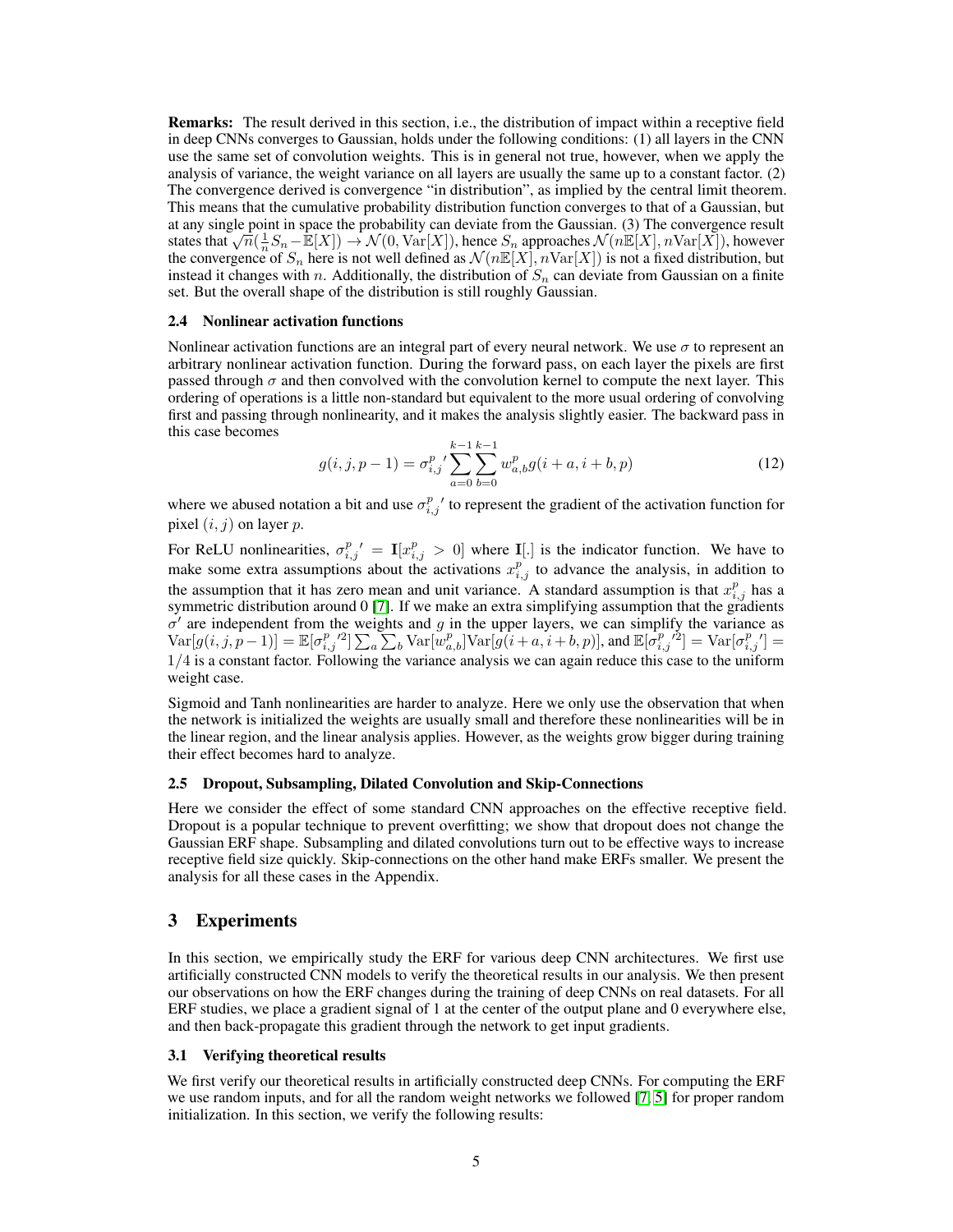<span id="page-5-0"></span>

Figure 1: Comparing the effect of number of layers, random weight initialization and nonlinear activation on the ERF. Kernel size is fixed at  $3 \times 3$  for all the networks here. Uniform: convolutional kernel weights are all ones, no nonlinearity; Random: random kernel weights, no nonlinearity; Random + ReLU: random kernel weights, ReLU nonlinearity.

ERFs are Gaussian distributed: As shown in Fig. [1,](#page-5-0) we can observe perfect Gaussian shapes for uniformly and randomly weighted convolution kernels without nonlinear activations, and near Gaussian shapes for randomly weighted kernels with nonlinearity.

Adding the ReLU nonlinearity makes the distribution a bit less Gaussian, as the ERF distribution depends on the input as well. Another reason is that ReLU units output exactly zero for half of its inputs and it is very easy to get a zero output for the center pixel on the output plane, which means no path from the receptive field can reach



the output, hence the gradient is all zero. Here the ERFs are averaged over 20 runs with different random seed. The figures on the right shows the ERF for networks with 20 layers of random weights, with different nonlinearities. Here the results are averaged both across 100 runs with different random weights as well as different random inputs. In this setting the receptive fields are a lot more Gaussian-like.

 $\sqrt{n}$  absolute growth and  $1/\sqrt{n}$  relative shrinkage: In Fig. [2,](#page-6-1) we show the change of ERF size and the relative ratio of ERF over theoretical RF w.r.t number of convolution layers. The best fitting line for ERF size gives slope of 0.56 in log domain, while the line for ERF ratio gives slope of -0.43. This for ERF size gives slope of 0.56 in log domain, while the line for ERF ratio gives slope of -0.4<br>indicates ERF size is growing linearly w.r.t  $\sqrt{N}$  and ERF ratio is shrinking linearly w.r.t.  $\frac{1}{\sqrt{N}}$  $\frac{1}{N}$ . Note here we use 2 standard deviations as our measurement for ERF size, i.e. any pixel with value greater than  $1 - 95.45\%$  of center point is considered as in ERF. The ERF size is represented by the square root of number of pixels within ERF, while the theoretical RF size is the side length of the square in which all pixel has a non-zero impact on the output pixel, no matter how small. All experiments here are averaged over 20 runs.

Subsampling  $\&$  dilated convolution increases receptive field: The figure on the right shows the effect of subsampling and dilated convolution. The reference baseline is a convnet with 15 dense convolution layers. Its ERF is shown in the left-most figure. We then replace 3 of the 15 convolutional layers with stride-2 convolution to get the ERF for the 'Subsample' figure,

and replace them with dilated convolution with factor 2,4 and 8 for the 'Dilation' figure. As we see, both of them are able to increase the effect receptive field significantly. Note the 'Dilation' figure shows a rectangular ERF shape typical for dilated convolutions.



## 3.2 How the ERF evolves during training

In this part, we take a look at how the ERF of units in the top-most convolutional layers of a classification CNN and a semantic segmentation CNN evolve during training. For both tasks, we adopt the ResNet architecture which makes extensive use of skip-connections. As the analysis shows, the ERF of this network should be significantly smaller than the theoretical receptive field. This is indeed what we have observed initially. Intriguingly, as the networks learns, the ERF gets bigger, and at the end of training is significantly larger than the initial ERF.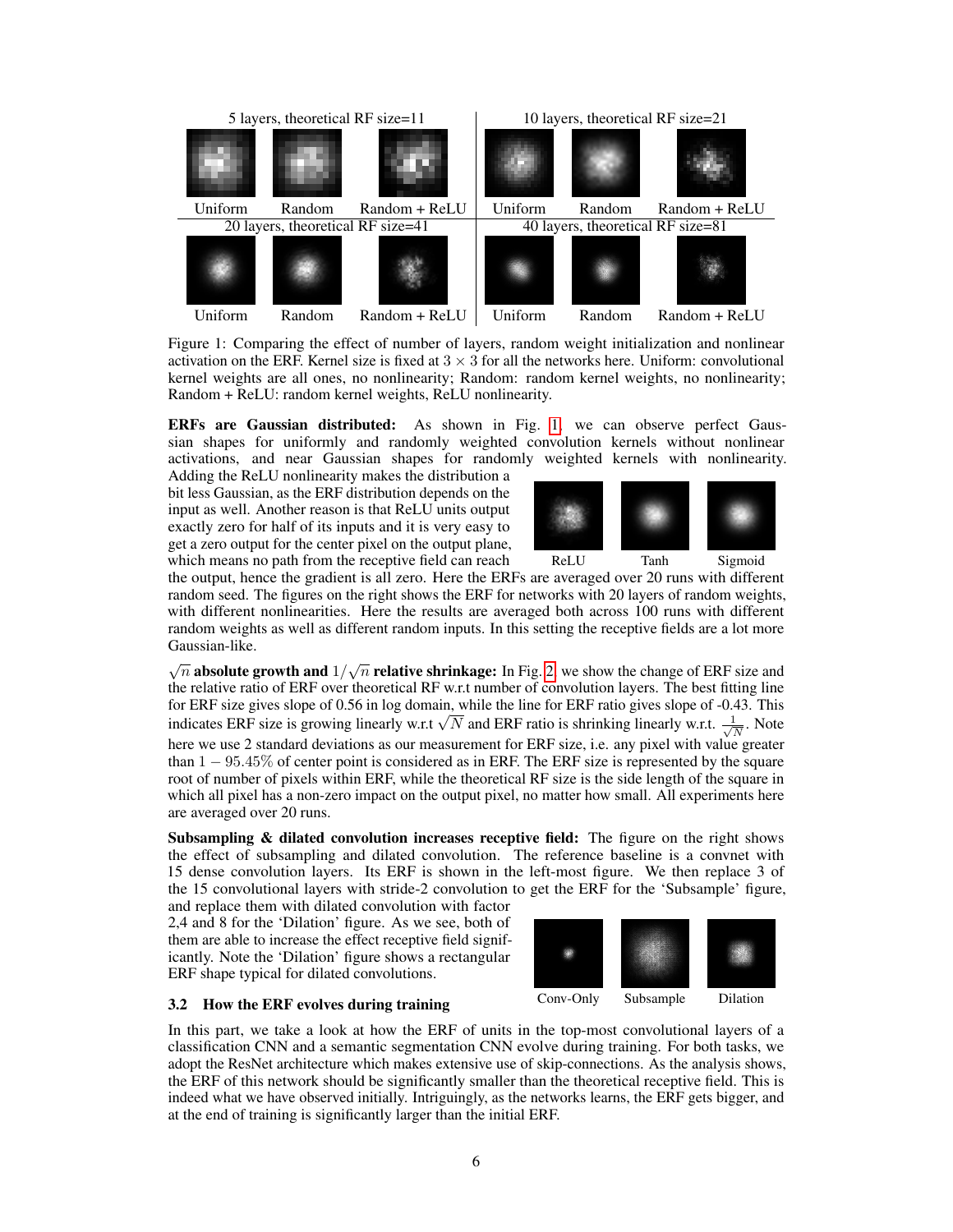<span id="page-6-1"></span>

Figure 2: Absolute growth (left) and relative shrink (right) for ERF

<span id="page-6-2"></span>

Figure 3: Comparison of ERF before and after training for models trained on CIFAR-10 classification and CamVid semantic segmentation tasks. CIFAR-10 receptive fields are visualized in the image space of  $32 \times 32$ .

For the classification task we trained a ResNet with 17 residual blocks on the CIFAR-10 dataset. At the end of training this network reached a test accuracy of 89%. Note that in this experiment we did not use pooling or downsampling, and exclusively focus on architectures with skip-connections. The accuracy of the network is not state-of-the-art but still quite high. In Fig. [3](#page-6-2) we show the effective receptive field on the  $32 \times 32$  image space at the beginning of training (with randomly initialized weights) and at the end of training when it reaches best validation accuracy. Note that the theoretical receptive field of our network is actually  $74 \times 74$ , bigger than the image size, but the ERF is still not able to fully fill the image. Comparing the results before and after training, we see that the effective receptive field has grown significantly.

For the semantic segmentation task we used the CamVid dataset for urban scene segmentation. We trained a "front-end" model [\[21\]](#page-8-14) which is a purely convolutional network that predicts the output at a slightly lower resolution. This network plays the same role as the VGG network does in many previous works [\[12\]](#page-8-4). We trained a ResNet with 16 residual blocks interleaved with 4 subsampling operations each with a factor of 2. Due to these subsampling operations the output is  $1/16$  of the input size. For this model, the theoretical receptive field of the top convolutional layer units is quite big at  $505 \times 505$ . However, as shown in Fig. [3,](#page-6-2) the ERF only gets a fraction of that with a diameter of 100 at the beginning of training. Again we observe that during training the ERF size increases and at the end it reaches almost a diameter around 150.

# <span id="page-6-0"></span>4 Reduce the Gaussian Damage

The above analysis shows that the ERF only takes a small portion of the theoretical receptive field, which is undesirable for tasks that require a large receptive field.

New Initialization. One simple way to increase the effective receptive field is to manipulate the initial weights. We propose a new random weight initialization scheme that makes the weights at the center of the convolution kernel to have a smaller scale, and the weights on the outside to be larger; this diffuses the concentration on the center out to the periphery. Practically, we can initialize the network with any initialization method, then scale the weights according to a distribution that has a lower scale at the center and higher scale on the outside.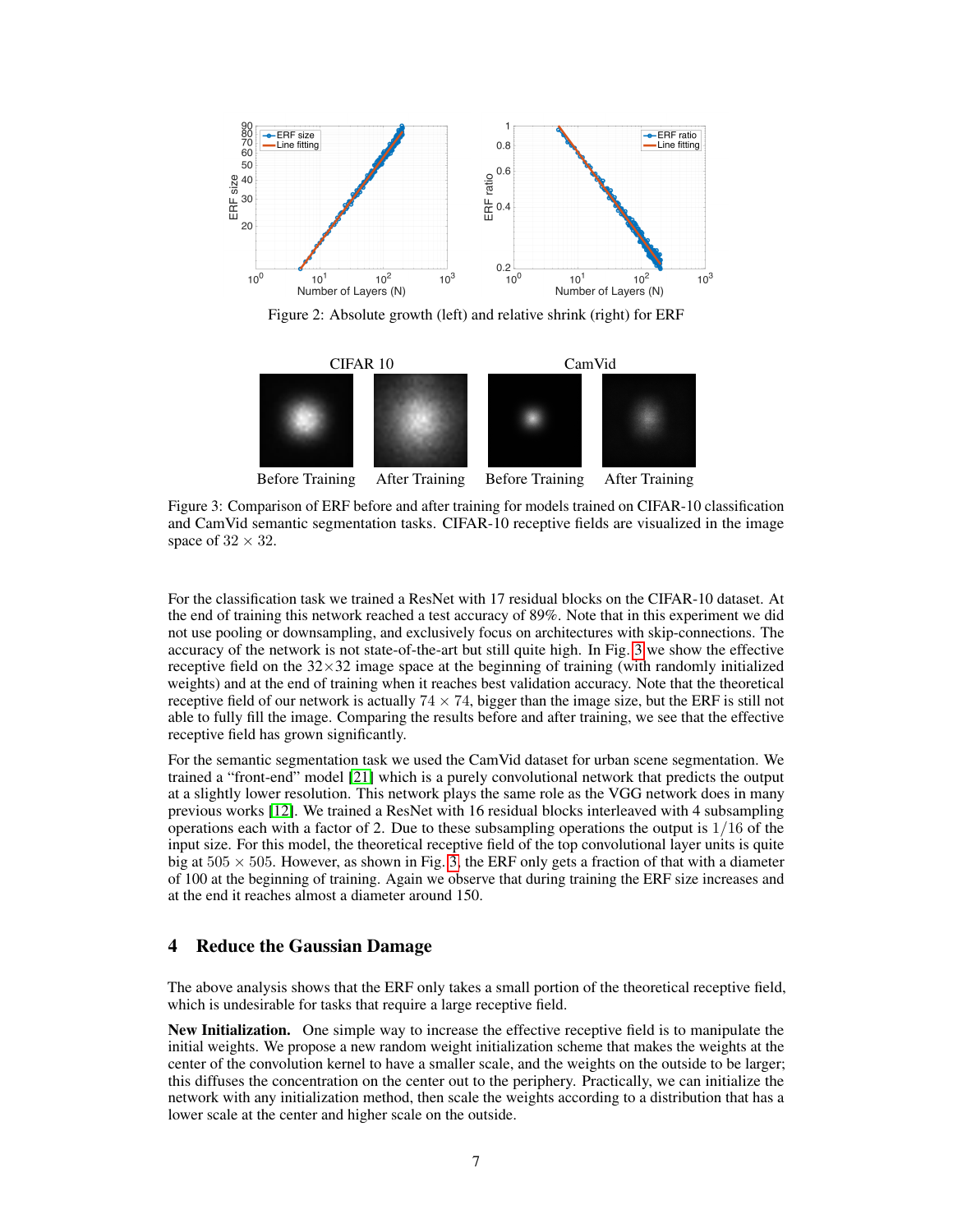In the extreme case, we can optimize the  $w(m)$ 's to maximize the ERF size or equivalently the variance in Eq. [10.](#page-3-1) Solving this optimization problem leads to the solution that put weights equally at the 4 corners of the convolution kernel while leaving everywhere else 0. However, using this solution to do random weight initialization is too aggressive, and leaving a lot of weights to 0 makes learning slow. A softer version of this idea usually works better.

We have trained a CNN for the CIFAR-10 classification task with this initialization method, with several random seeds. In a few cases we get a 30% speed-up of training compared to the more standard initializations [\[5,](#page-8-13) [7\]](#page-8-12). But overall the benefit of this method is not always significant.

We note that no matter what we do to change  $w(m)$ , the effective receptive field is still distributed like a Gaussian so the above proposal only solves the problem partially.

Architectural changes. A potentially better approach is to make architectural changes to the CNNs, which may change the ERF in more fundamental ways. For example, instead of connecting each unit in a CNN to a local rectangular convolution window, we can sparsely connect each unit to a larger area in the lower layer using the same number of connections. Dilated convolution [\[21\]](#page-8-14) belongs to this category, but we may push even further and use sparse connections that are not grid-like.

# 5 Discussion

Connection to biological neural networks. In our analysis we have established that the effective receptive field in deep CNNs actually grows a lot slower than we used to think. This indicates that a lot of local information is still preserved even after many convolution layers. This finding contradicts some long-held relevant notions in deep biological networks. A popular characterization of mammalian visual systems involves a split into "what" and "where" pathways [\[19\]](#page-8-15). Progressing along the what or where pathway, there is a gradual shift in the nature of connectivity: receptive field sizes increase, and spatial organization becomes looser until there is no obvious retinotopic organization; the loss of retinotopy means that single neurons respond to objects such as faces anywhere in the visual field [\[9\]](#page-8-16). However, if the ERF is smaller than the RF, this suggests that representations may retain position information, and also raises an interesting question concerning changes in the size of these fields during development.

A second relevant effect of our analysis is that it suggests that convolutional networks may automatically create a form of foveal representation. The fovea of the human retina extracts high-resolution information from an image only in the neighborhood of the central pixel. Sub-fields of equal resolution are arranged such that their size increases with the distance from the center of the fixation. At the periphery of the retina, lower-resolution information is extracted, from larger regions of the image. Some neural networks have explicitly constructed representations of this form [\[11\]](#page-8-17). However, because convolutional networks form Gaussian receptive fields, the underlying representations will naturally have this character.

Connection to previous work on CNNs. While receptive fields in CNNs have not been studied extensively, [\[7,](#page-8-12) [5\]](#page-8-13) conduct similar analyses, in terms of computing how the variance evolves through the networks. They developed a good initialization scheme for convolution layers following the principle that variance should not change much when going through the network.

Researchers have also utilized visualizations in order to understand how neural networks work. [\[14\]](#page-8-18) showed the importance of using natural-image priors and also what an activation of the convolutional layer would represent. [\[22\]](#page-8-19) used deconvolutional nets to show the relation of pixels in the image and the neurons that are firing. [\[23\]](#page-8-20) did empirical study involving receptive field and used it as a cue for localization. There are also visualization studies using gradient ascent techniques [\[4\]](#page-8-21) that generate interesting images, such as [\[15\]](#page-8-22). These all focus on the unit activations, or feature map, instead of the effective receptive field which we investigate here.

# 6 Conclusion

In this paper, we carefully studied the receptive fields in deep CNNs, and established a few surprising results about the effective receptive field size. In particular, we have shown that the distribution of impact within the receptive field is asymptotically Gaussian, and the effective receptive field only takes up a fraction of the full theoretical receptive field. Empirical results echoed the theory we established. We believe this is just the start of the study of effective receptive field, which provides a new angle to understand deep CNNs. In the future we hope to study more about what factors impact effective receptive field in practice and how we can gain more control over them.